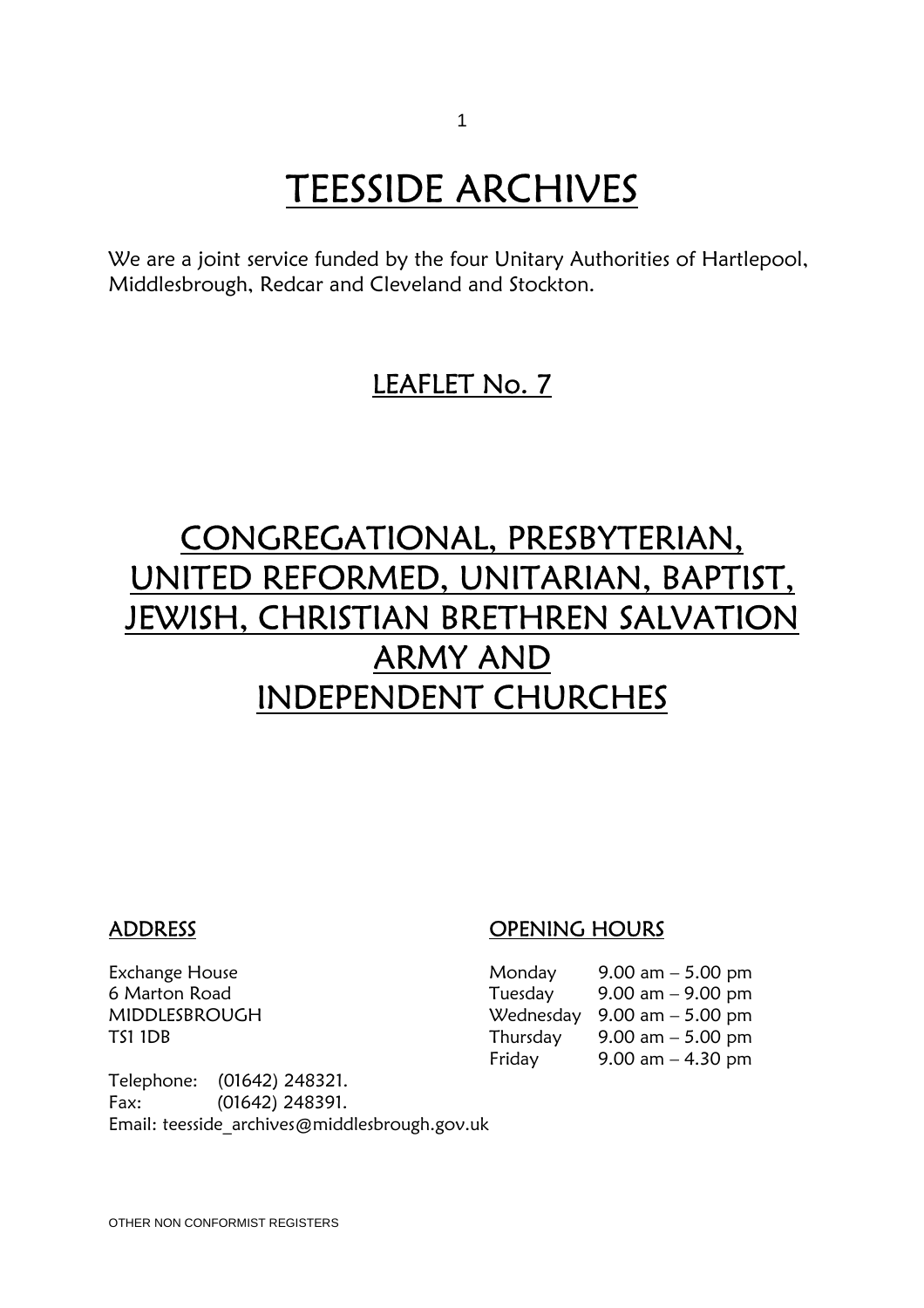# TEESSIDE ARCHIVES

CONGREGATIONAL, PRESBYTERIAN, UNITED REFORMED, UNITARIAN, BAPTIST, JEWISH, CHRISTIAN BRETHREN AND INDEPENDENT CHURCHES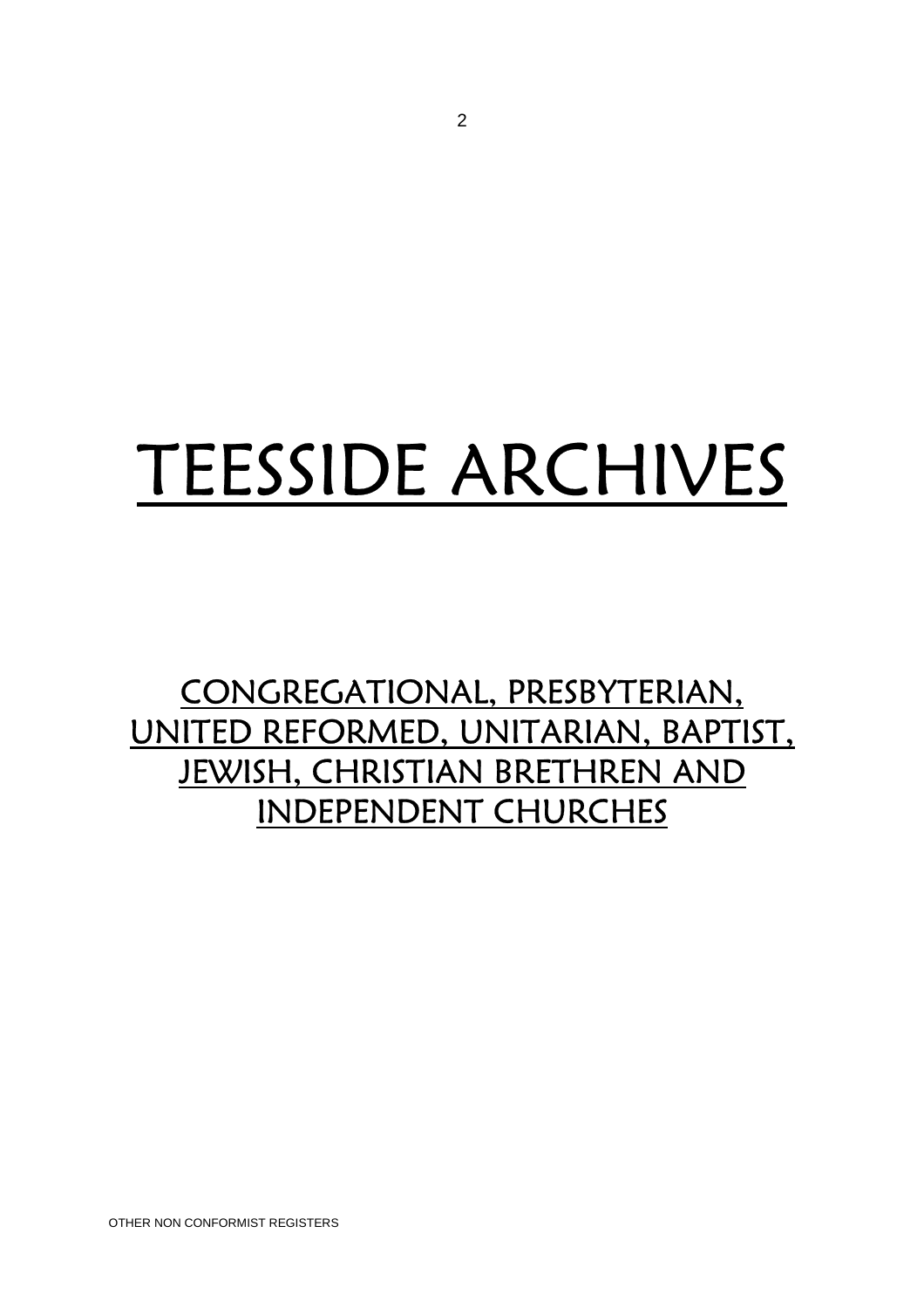| <b>United Reformed Churches</b>                                                             |                                                  |                                                                                                                                                                                             |
|---------------------------------------------------------------------------------------------|--------------------------------------------------|---------------------------------------------------------------------------------------------------------------------------------------------------------------------------------------------|
| Stockton, Yarm Road<br>(formerly St George's<br>Presbyterian)                               | <b>Baptisms</b>                                  | 1881 - 1943, 1948 - 1987                                                                                                                                                                    |
| Stockton, Yarm Road                                                                         | <b>Marriages</b>                                 | 1881 - 1943, 1948 - 1989                                                                                                                                                                    |
| Stockton, Yarm Road                                                                         | <b>Burials</b>                                   | 1911 - 1943, 1949 - 1956                                                                                                                                                                    |
| <b>Congregational Churches</b>                                                              |                                                  |                                                                                                                                                                                             |
| Hartlepool, Belle Vue<br>Hartlepool, Durham Street<br>(formerly Brougham St<br>Independent) | Marriages<br><b>Marriages</b><br><b>Baptisms</b> | 1924 - 1984<br>1929 - 1997<br>1863 - 1940,1944 - 2000                                                                                                                                       |
| Lingdale                                                                                    | <b>Baptisms</b><br><b>Burial Services</b>        | 1878 - 1907<br>1881 - 1903                                                                                                                                                                  |
| Loftus Ebenezer                                                                             | <b>Baptisms</b><br><b>Marriages</b>              | 1879 - 2002<br>1894 - 2000                                                                                                                                                                  |
| Middlesbrough, St George                                                                    | Marriages                                        | 1901 - 1966<br>There are no baptism registers and<br>no early marriage registers<br>deposited here, but lists of baptisms<br>and marriages are included in the<br>minute books, as follows. |
| Middlesbrough, St George                                                                    | <b>Baptisms</b>                                  | 1849, 1867, 1868, 1870 - 1874,<br>1878                                                                                                                                                      |
| Middlesbrough, St George                                                                    | <b>Marriages</b>                                 | 1843 - 1849                                                                                                                                                                                 |
| Saltburn, Pearl Street                                                                      | Marriages                                        | 1903 - 1958                                                                                                                                                                                 |
| Stockton, Norton Road                                                                       | <b>Baptisms</b>                                  | 1850 - 1941                                                                                                                                                                                 |
| Stockton, Norton Road                                                                       | Marriages                                        | 1895 - 1926, 1965 - 1972                                                                                                                                                                    |
| Thornaby, Mansfield Street                                                                  |                                                  | There are no actual registers from<br>this Church deposited here but lists<br>of Baptisms, Marriages and Burials<br>are included in the Minute Books, as<br>follows                         |
| Thornaby, Mansfield Street                                                                  | <b>Baptisms</b>                                  | 1893 - 1920                                                                                                                                                                                 |

1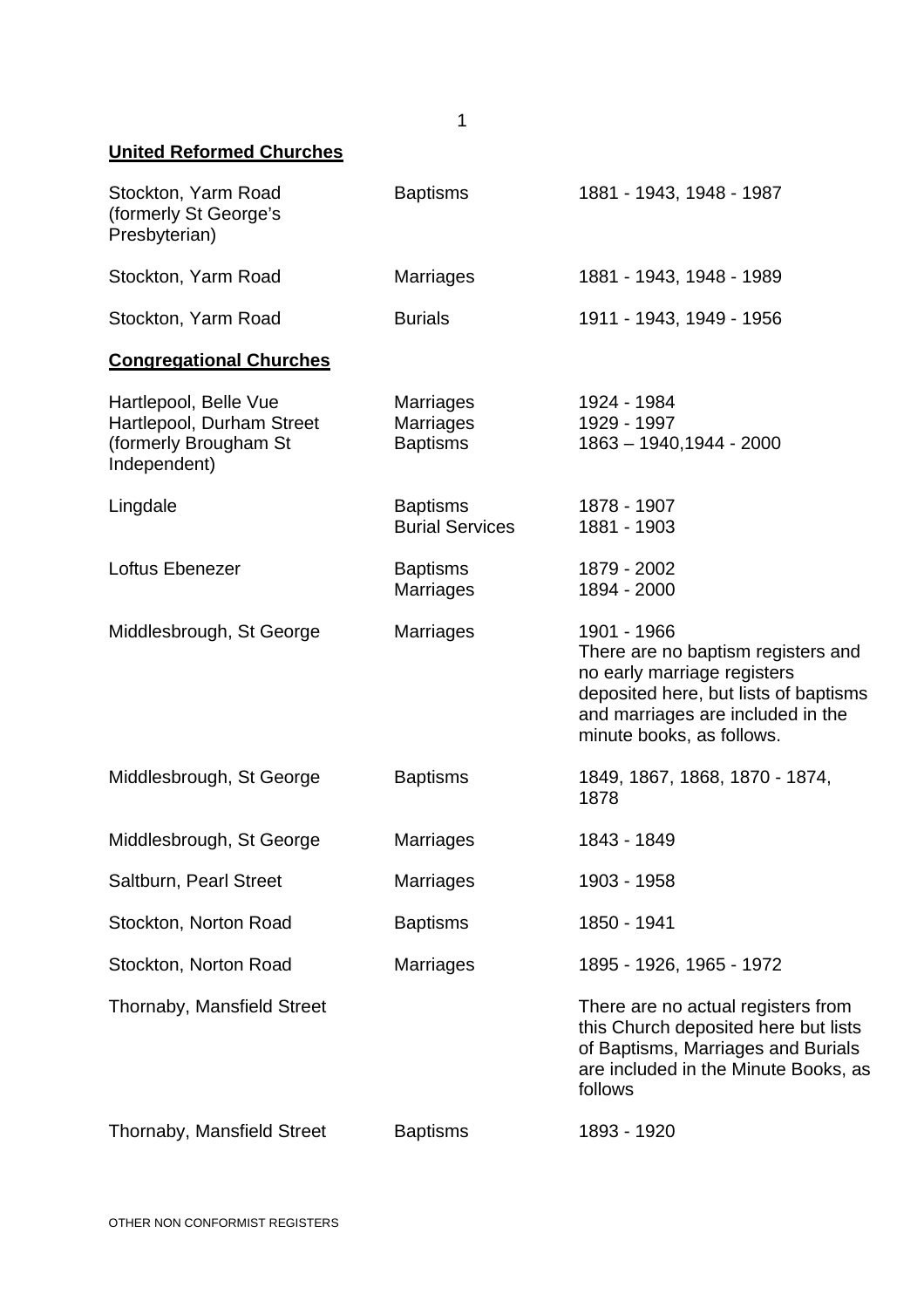|                                                                              | $\overline{c}$                                |                                                                                                                                     |
|------------------------------------------------------------------------------|-----------------------------------------------|-------------------------------------------------------------------------------------------------------------------------------------|
| Thornaby, Mansfield Street                                                   | <b>Marriages</b>                              | 1896 - 1915                                                                                                                         |
| Thornaby, Mansfield Street                                                   | <b>Burials</b>                                | 1894 - 1920                                                                                                                         |
| <b>Presbyterian Churches</b>                                                 |                                               |                                                                                                                                     |
| Hartlepool, St John                                                          | Marriages<br><b>Baptisms</b><br><b>Deaths</b> | 1899 - 1938 (rough register)<br>1899 - 1943 (rough register)<br>1898 - 1940 (rough register)                                        |
| <b>Middlesbrough Trinity</b>                                                 | <b>Baptisms</b><br>Marriages                  | 1871 - 1913, 1926 - 1932<br>1874 - 1875, 1929 - 1931                                                                                |
| Redcar, High Street                                                          | <b>Marriages</b>                              | 1950 - 1954, 1958 - 1967                                                                                                            |
| South Bank, Nelson Street?                                                   | <b>Baptisms</b>                               | 1926 - 1951                                                                                                                         |
| Stockton, High Street                                                        | <b>Baptisms</b>                               | 1688 - 1836                                                                                                                         |
| Stockton, High Street                                                        | <b>Marriages</b>                              | 1688                                                                                                                                |
| <b>Baptist Churches</b>                                                      |                                               |                                                                                                                                     |
| Hartlepool, Regent Street                                                    | <b>Baptisms</b>                               | 1850 - 1914                                                                                                                         |
| South Bank Baptist Church                                                    |                                               | Details of baptisms 1893 - 1896<br>included in Deacon's Meetings Minute<br>Book R/B/SB 11 see transcript on<br>Search Room Shelves. |
| <b>Unitarian Church</b>                                                      |                                               |                                                                                                                                     |
| There are no Registers of<br><b>Baptisms or Marriages</b><br>deposited here. |                                               |                                                                                                                                     |
| <b>Jewish</b>                                                                |                                               |                                                                                                                                     |
| The Synagogue,<br>Middlesbrough                                              | <b>Marriages</b><br>(on CD and Index)         | $1871 - 1984$                                                                                                                       |
| <b>Independent Chapels</b>                                                   |                                               |                                                                                                                                     |
| Guisborough Ebenezer Chapel                                                  | <b>Baptisms</b>                               | 1824 - 1836                                                                                                                         |
| Guisborough Ebenezer Chapel<br>and Stokesley Bethel Chapel                   | <b>Baptisms</b>                               | 1799 - 1834                                                                                                                         |
| Stokesley and Guisborough<br><b>CHARRION CONFORMIST REGISTERS</b>            | <b>Baptisms</b>                               | 1835 - 1837                                                                                                                         |